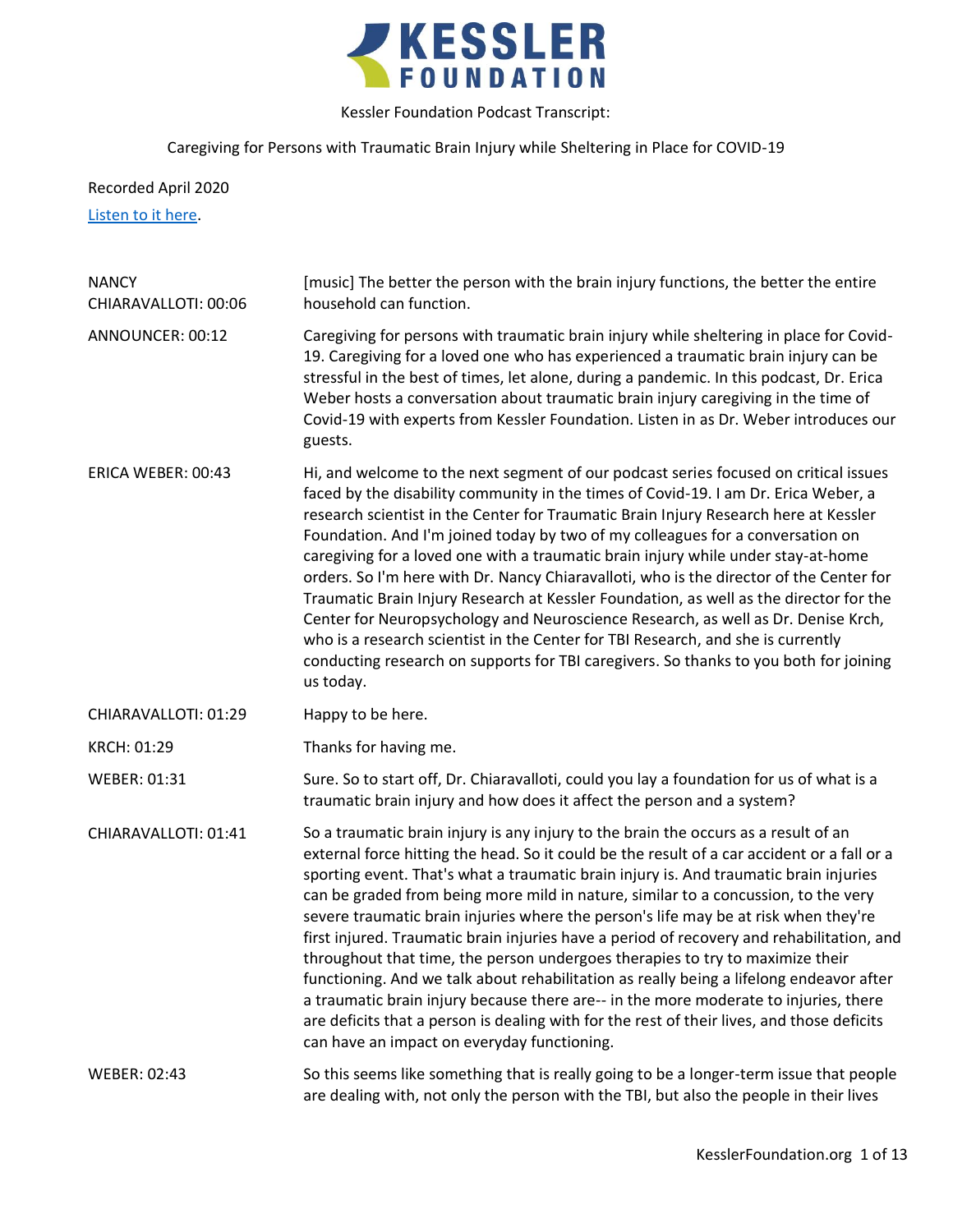

Caregiving for Persons with Traumatic Brain Injury while Sheltering in Place for COVID-19

who are maybe charged with helping them achieve their maximal functioning and living their best life possible.

- CHIARAVALLOTI: 03:03 That's very true. A traumatic brain injury is something that someone is dealing with for the rest of their lives, and very often, it has a tremendous impact on the family and friends, particularly, in situations where assistance is necessary in order to carry out daily activities. And those situations, we talk about caregivers or care partners who are very involved in the person's everyday life and are really very, very important to how that person functions daily and how they're able to carry out their daily activities.
- WEBER: 03:38 And now, Dr. Krch, so I know that you've been doing some research on this, and it's an interest of yours to know how being a caregiver of someone with a TBI is critical to that person and how it might really be a need of their own support systems. Can you tell us a little bit about what you've been working on and what you know about caregiving after a TBI?
- KRCH: 04:07 There are a number of things that shift for a caregiver after their loved one goes through an injury and comes home, and there are changes in roles that happen as a matter of the injury. The coping skills that the individual had that may have been very effective for them prior to the injury may not be adequate after the loved one's injury when they're dealing with not only the demands placed on them previously such as continuing to maintain employment, but also taking on those added new responsibilities. So they may find that they need to look for and seek new ways to manage stress better.
- WEBER: 04:54 That sounds like that would be a whole lot of juggling, both from a practical standpoint. I'm sure a lot of people can identify with the idea of not having enough hours in the day, but when all the sudden you're adding on new tasks. And then the emotional strain of having to cope with the fact that those tasks weren't really what you had been planning on doing. And not to mention, the stress of seeing your loved one change after a traumatic brain injury.
- KRCH: 05:26 Yes. That's true. And often, the caregiver really just wants to maintain a good quality of life for both them and their loved one. So really, at the heart of all of this is this primary love for the survivor and wanting to make sure that they are reaching their maximum potential in life, but also maintaining a good quality of life for themselves. It's a really challenging time to make sure you're meeting those types of goals.
- WEBER: 05:55 So with all of these new roles, it probably becomes very evident of what the person with the traumatic brain injury is maybe no longer as capable of. Dr. Chiaravalloti, could you give some insight into what types of problems people tend to have after a traumatic brain injury that does impact their everyday functioning?

## CHIARAVALLOTI: 06:14 Following a traumatic brain injury, people who are impacted by the injury, the individuals that sustain injury is very often present with cognitive deficits, and those deficits have a substantial impact on their everyday life. So when I use the word cognitive deficit, what I'm referring to are all the skills that enable us to think and interact with our environment. So paying attention to a conversation or manipulating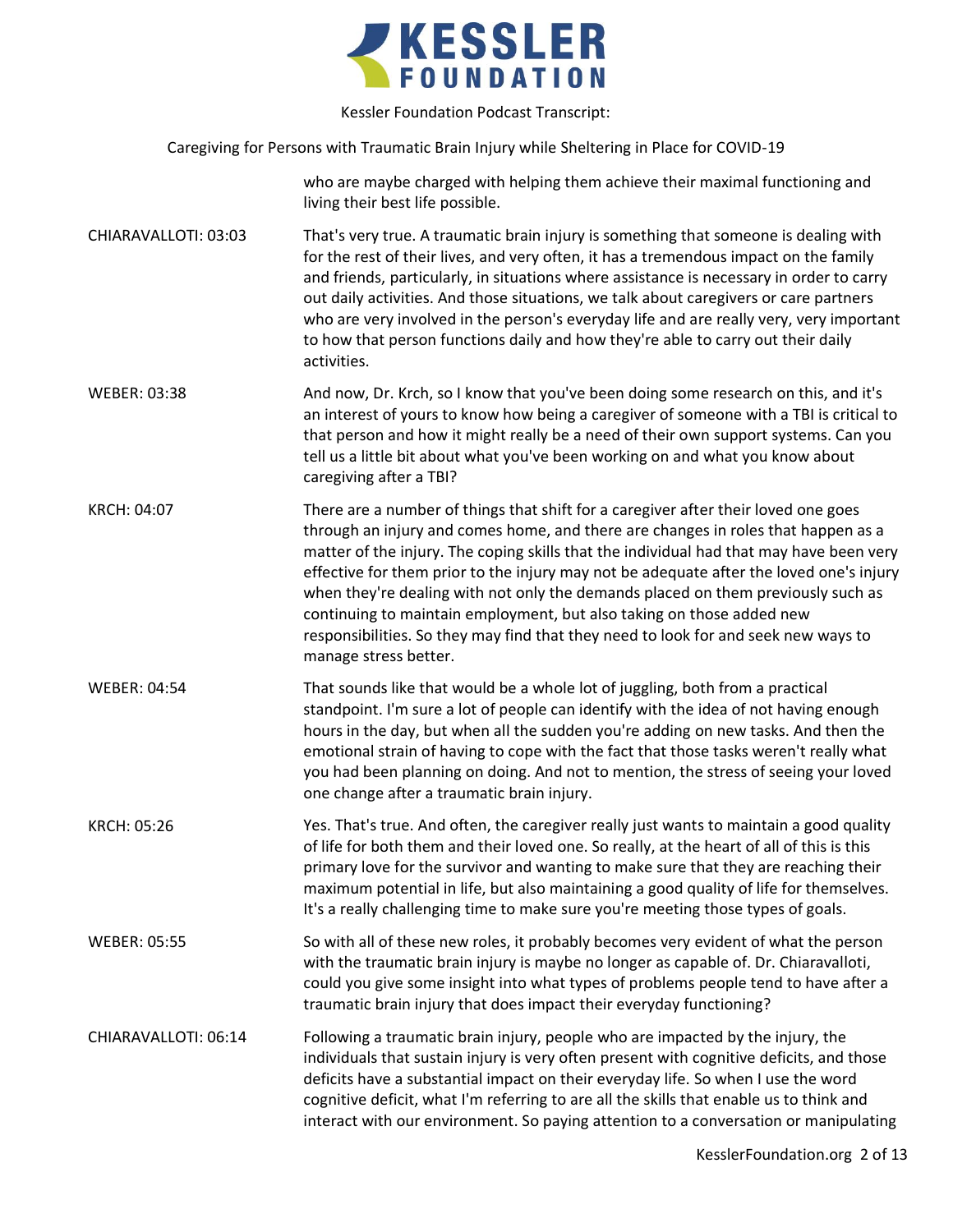

Caregiving for Persons with Traumatic Brain Injury while Sheltering in Place for COVID-19

information in your mind. So as an example, if you're going shopping and you need to figure out what 20% off is, that's a cognitive manipulation. Remembering a new person's name when you meet someone for the first time or remembering to take medicine at a certain point in time, those are all cognitive tasks that we have to do every single day. So they're very reliant on our brains to be able to effectively carry out those procedures.

- CHIARAVALLOTI: 07:09 When someone has a traumatic brain injury, those daily-life tasks can actually be very difficult, and that has a substantial impact on the home environment. So as an example, one of the major areas of cognitive dysfunction after traumatic brain injury is executive functioning. When I use the term executive functioning, I'm talking about organization, problem-solving, planning, all those things that you do every day to carry out household tasks. So someone with a traumatic brain injury that has an executive functioning deficit might have difficulty in a situation where they don't have a lot of structure. And in a home environment, that's very often the case. So they're not able to necessarily say, "Okay. Well, first, when I get up, I'm going to exercise, and then I'm going to have breakfast, and then I'm going to do some reading, and then I'm going to do work that I have to do for the day." They may not be able to do that, and that can have a substantial impact on their productivity for the day.
- CHIARAVALLOTI: 08:16 So that's one area of deficit. Another area is memory. Memory is a major problem following traumatic brain injury. And if someone has trouble remembering things, that can have a substantial impact on how they're able to function in their daily environment, because in reality, we have to remember a lot of new information every single day.
- WEBER: 08:34 Well, and what's really striking me about what you're saying with these cognitive deficits is that they may not be overly apparent to people who are, let's say, looking at the person in a store. They sound like they might fall under that category of having a "invisible disability" where it may not be as obvious. But to the person who is living with the person with the TBI, the change has got to be really noticeable, because these are our daily tasks that may not have given them a second thought and there may not be a change in the person's physical appearance or ability to walk. But really, these sorts of abilities you're talking about like memory and executive functions really permeate through everything that we expect to be able to do on a day-to-day basis.
- CHIARAVALLOTI: 09:29 Absolutely. When you meet someone who has cognitive deficits, you very often don't know until you're involved in a longer conversation with that person, or maybe multiple conversations. So for someone on the outside who you meet for the first time, they may have absolutely no idea that the person is struggling with executive functioning or struggling with memory, but their care partner at home certainly does know. The people that live with them are very aware of the deficits, and they struggle to really help them function optimally in their daily life. Because the better the person with the brain injury functions, the better the entire household can function.

WEBER: 10:09 Absolutely. And Dr. Krch, I could only imagine that that discrepancy between what the person in the household, the caregiver sees, versus what other friends and family might see on the outside. That discrepancy might be a little bit difficulty to manage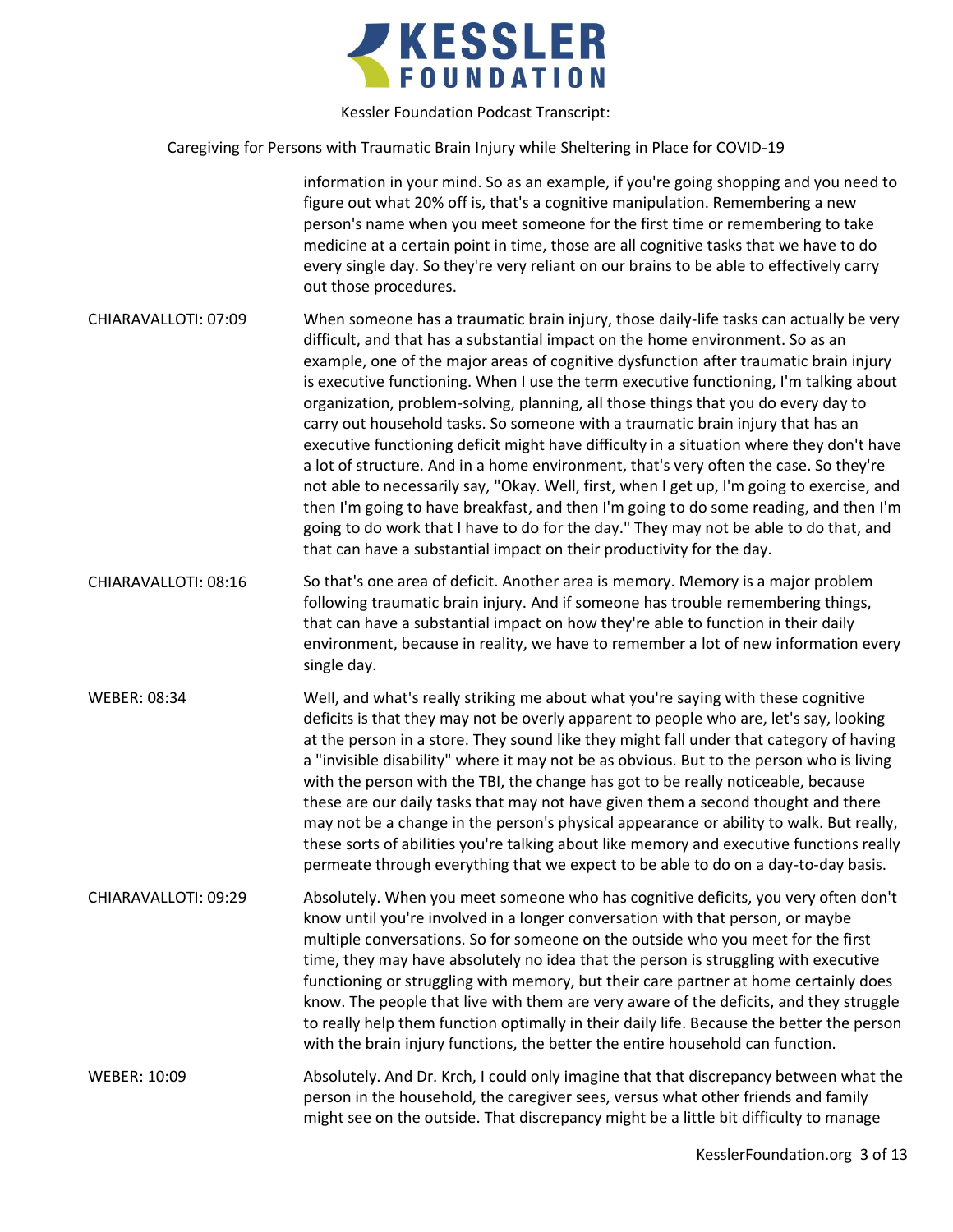

Caregiving for Persons with Traumatic Brain Injury while Sheltering in Place for COVID-19

when the person is first diagnosed and kind of beginning their journey. Can you tell us a bit more about how that might play out?

KRCH: 10:37 Caregivers are often faced with being at home, as Dr. Chiaravalloti mentioned earlier, that you often have to be in a conversation a little bit longer with an individual to notice that there might be some cognitive impairments going on. And the caregiver, by nature of being at home many more hours with this individual know very intimately what these areas of cognitive difficulties the survivor may have. And as a result, they have a difficult time communicating to people that aren't inside their home world what living with these challenges is like. And as a result, they may more and more either feel like others aren't understanding them, and because they don't feel understood, they withdrawal or they withdrawal just by nature of the fact that maybe some of these cognitive difficulties make it more challenging for the survivor and their caregiver to participate in social activities. So either way, you're looking at less time spent out in the community and more time spent in the home, and that social isolation can be actually one of the most challenging things that a caregiver was faced with. KRCH: 11:58 In some of the prior research that I've done in the lab a few years ago, we

collaborated with clinicians and rehabilitation counselors who work day in and day out with caregivers and their survivors and providing support services for those individuals. And in those consultations with these clinicians helping to inform our research, they've shared with us that really social isolation is one of the top three issues that caregivers struggle with most, and if not, the most challenging issue. So for this reason, caregivers then turn to when they can, actually, the brain injury community. And that's one great way to really reach out and feel understood and feel heard, because caregivers who are facing the same things in their homes understand the best what a caregiver is going through in their own home.

WEBER: 12:57 Absolutely. And thinking about social isolation, that's kind of what a lot of us feel like we're dealing with right now in this era of the Coronavirus and being asked to shelter in place and not being able to go out and use our usual social supports. So Dr. Krch, how do you think this pandemic is affecting those people who are caregivers for people with TBI?

KRCH: 13:26 I think there is both a positive side, actually, to this as well as is a downside. I think on a positive side, at least I think probably caregivers and their survivors were really faced, as I mentioned before with social isolation, from the time of the injury or not too long thereafter. And so social isolation is not a stranger to caregivers, so they have had to, over time, learn how to cope with that. So the social isolation that is now kind of affecting all of us in the Coronavirus pandemic is maybe happening more acutely, more rapidly, and so, therefore, is more traumatic for us. However, caregivers have been dealing with this a while. So if anything, they're very, very wellequipped. They kind of have already been living in a way a little bit more socially isolated than many of us have, and so they have probably developed really good coping skills because of that. But the social distancing does not have to-- it's synonymous with social isolation.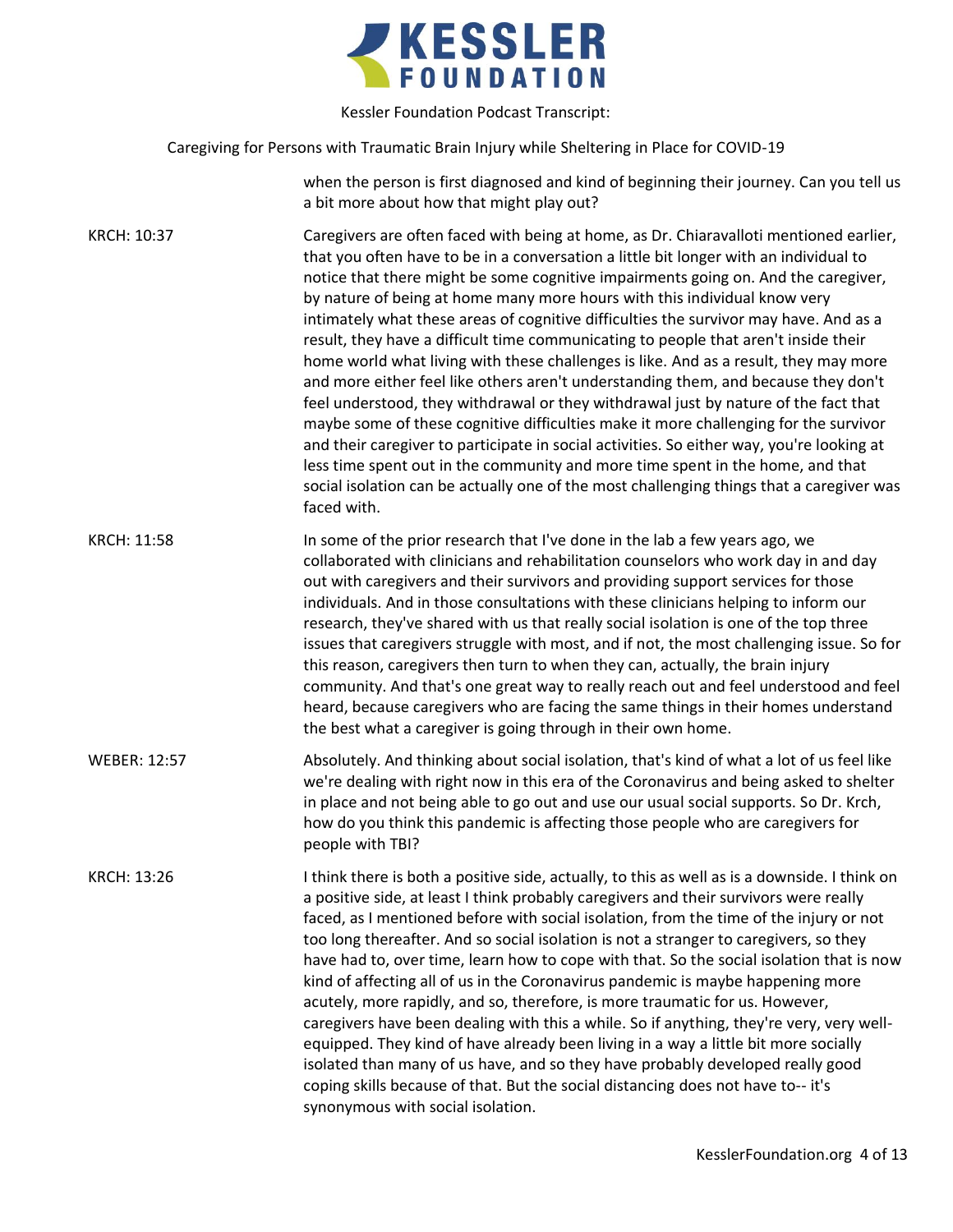

Caregiving for Persons with Traumatic Brain Injury while Sheltering in Place for COVID-19

| KRCH: 14:36          | And I think even in scenarios where caregivers may have experienced a bit of social<br>isolation, I'm sure that the social distancing that we're all being asked to practice right<br>now is perhaps impacting them also in a negative way. So I really want to make sure<br>that we think about the creative ways that we can social distance, at the same time,<br>still maintaining our networks. In fact, even now, more than ever, caregivers need to<br>access these tools that we can to stay in touch with people, to use social media, to<br>use tools like Zoom to connect with their loved ones when they can't leave the house,<br>to have a virtual meal with family members they might not be able to get together<br>with. And to use all of those options that they have at their disposal to maintain<br>connected during this time of social distancing.                                                                                                                                                                                                                                                                                                                                 |
|----------------------|------------------------------------------------------------------------------------------------------------------------------------------------------------------------------------------------------------------------------------------------------------------------------------------------------------------------------------------------------------------------------------------------------------------------------------------------------------------------------------------------------------------------------------------------------------------------------------------------------------------------------------------------------------------------------------------------------------------------------------------------------------------------------------------------------------------------------------------------------------------------------------------------------------------------------------------------------------------------------------------------------------------------------------------------------------------------------------------------------------------------------------------------------------------------------------------------------------|
| <b>WEBER: 15:39</b>  | So a lot of the resources that I know caregivers have been using previously were<br>based on in-person support groups. So for example, the Brain Injury Alliance of New<br>Jersey, the BIANJ, had often used monthly support for meetings for their members. So<br>Dr. Krch, do you know if they've been switching their platform to more virtual support<br>groups now?                                                                                                                                                                                                                                                                                                                                                                                                                                                                                                                                                                                                                                                                                                                                                                                                                                   |
| KRCH: 16:05          | Yes. That's an excellent point, Dr. Weber. There are a number of resources available<br>online now. Things are shifting as most organization are shifting their activities from<br>in-person activities to virtual activities. BIANJ is doing the same. Those support groups<br>that they were providing in-person are now available via online platforms, and the<br>link to those resources will be posted in association with this podcast.                                                                                                                                                                                                                                                                                                                                                                                                                                                                                                                                                                                                                                                                                                                                                             |
| <b>WEBER: 16:38</b>  | Perfect. Social distancing is definitely yielding some problems in terms of social<br>connectedness, and it sounds like we're able to think creatively about how we're still<br>scratching that itch and getting our needs met. But what do we think about how this<br>is maybe changing the environment in the home? So for example, I could see<br>scenarios where the primary caregiver for the person with the traumatic brain injury,<br>their schedule might be changing, or now they're expected to do work remotely at<br>home and have that interface with the person with the TBI's day-to-day schedule. So<br>how do you think that they're being able to ask to juggle all of these different things?                                                                                                                                                                                                                                                                                                                                                                                                                                                                                          |
| CHIARAVALLOTI: 17:26 | I think what you raise is actually a very big issue in a lot of households right now. If<br>you think about the typical environment post-traumatic brain injury - and this is<br>someone who has a moderate to severe traumatic brain injury - the caregiver likely<br>has to go out to work, because someone has to bring in an income. In this particular<br>situation, the caregiver is not going out to work. They're working from home in many<br>cases. In addition to that, when that person goes out to work, there is often some<br>type of an aid, whether it's paid or unpaid, that comes into help the individual with<br>the brain injury when needed. It might only be for meals. It might be for additional<br>support beyond that. But very often, someone does come into the home to help out.<br>It could be a relative. It could be a friend, or it could be someone who's hired. That<br>individual is not coming into the home right now, yet, the caregiver still has to<br>maintain both their work life as well as their home life and provide that assistance to<br>their loved one. So that creates a very difficult situation for the caregiver, and it can<br>be added stress. |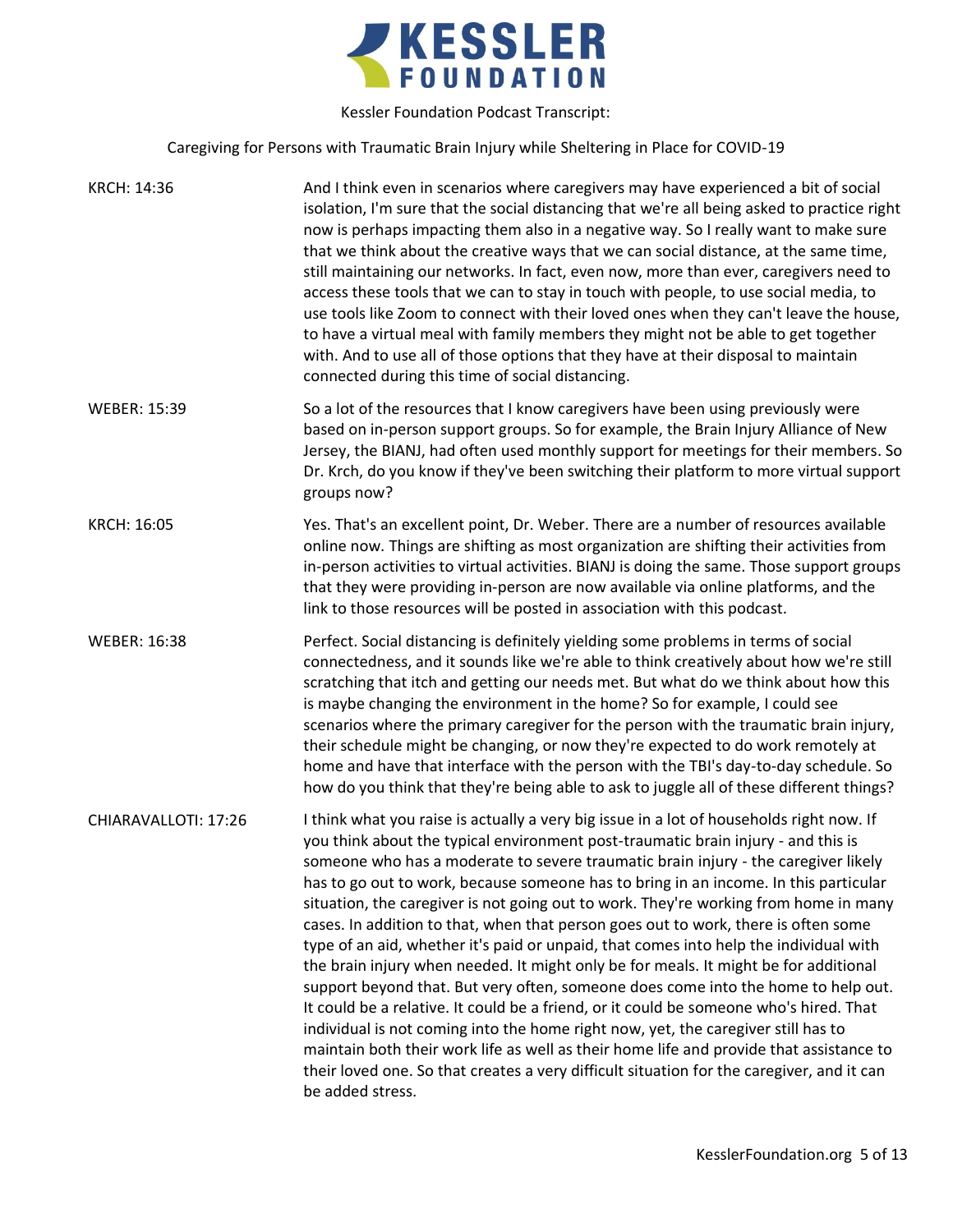

Caregiving for Persons with Traumatic Brain Injury while Sheltering in Place for COVID-19

CHIARAVALLOTI: 18:37 So one of the things that I would suggest to help the caregiver deal with that is to create a schedule and to stick to that schedule. And this is partially to be able to fit the caregiver's work time into their family time, but it's also to help the person with the brain injury who might have executive deficits and who might need that external structure. So a schedule would provide that external structure. So perhaps, on Monday, you lay out a schedule for the week, and you say, "Okay. On Monday, we're going to get up. We're going to have breakfast. And then I'm going to go to work. I'm going to go do my work in the office or in the bedroom or in the living room, and the person with the brain injury will be doing this activity, whatever they do on a normal day." It could be anything that that person would normally engage in during their daily life. It could be reading. It could be doing work of their own. It could be watching a television show. Whatever that person can do to give the caregiver a chunk of time to be able to be productive for their work. And then, perhaps, that goes from 9:00 AM to 10:00 AM. Maybe they are able to extend it for two hours. Maybe it could go to 11:00 AM and they take a break. And they take a break together, and they have that written into the schedule, "Okay. Here's 20 minutes, and this is what we're going to do. And then we're going to go back to our separate activities, and then we'll meet in the kitchen for lunch. And at lunch, we're going to spend time together. We're going to put together the meal. We're going to have lunch, and then we'll go onto an afternoon activity." And providing that structure ahead of time can be very helpful both to the caregiver as well as to the individual with the brain injury, because it's providing a plan for the day, and it's something they can both count on. It's independent time as well as together time, and that's very necessary in this type of crisis. WEBER: 20:38 And I like that because it allows for that level of predictability, and I think I can speak for a lot of folks right now saying that it's difficult not knowing how long this is all going to go on for. And needing some sense of predictability and stability as much as possible. So finding that even in a daily schedule. And especially for individuals with a traumatic brain injury who might not be able to process quite as well the reasoning behind all of these additional schedule changes and rules that are being enforced. So being able to have that as a pillar to stake your day around might really go very far in terms of reducing stress and anxiety around what's going to happen day-to-day. But I especially like that you brought in the idea of it's not necessarily using a schedule to

maintain each individual person's activities, but it allows for specific areas of connectedness and just requires being a little bit more planful. But it allows that caregiver relationship to still remain positive and loving, and as you work to go through this experience together and that part of it is still we're getting together to enjoy a meal or to enjoy some downtime with the break and being able to make sure to budget that in so we're not just skipping out on those good times that we might not have had before.

CHIARAVALLOTI: 22:34 Absolutely. And those good times, those moments of social connectedness are so important right now. Their significance cannot be overemphasized. You need to have a period of time where you're together and able to enjoy each other, and that's much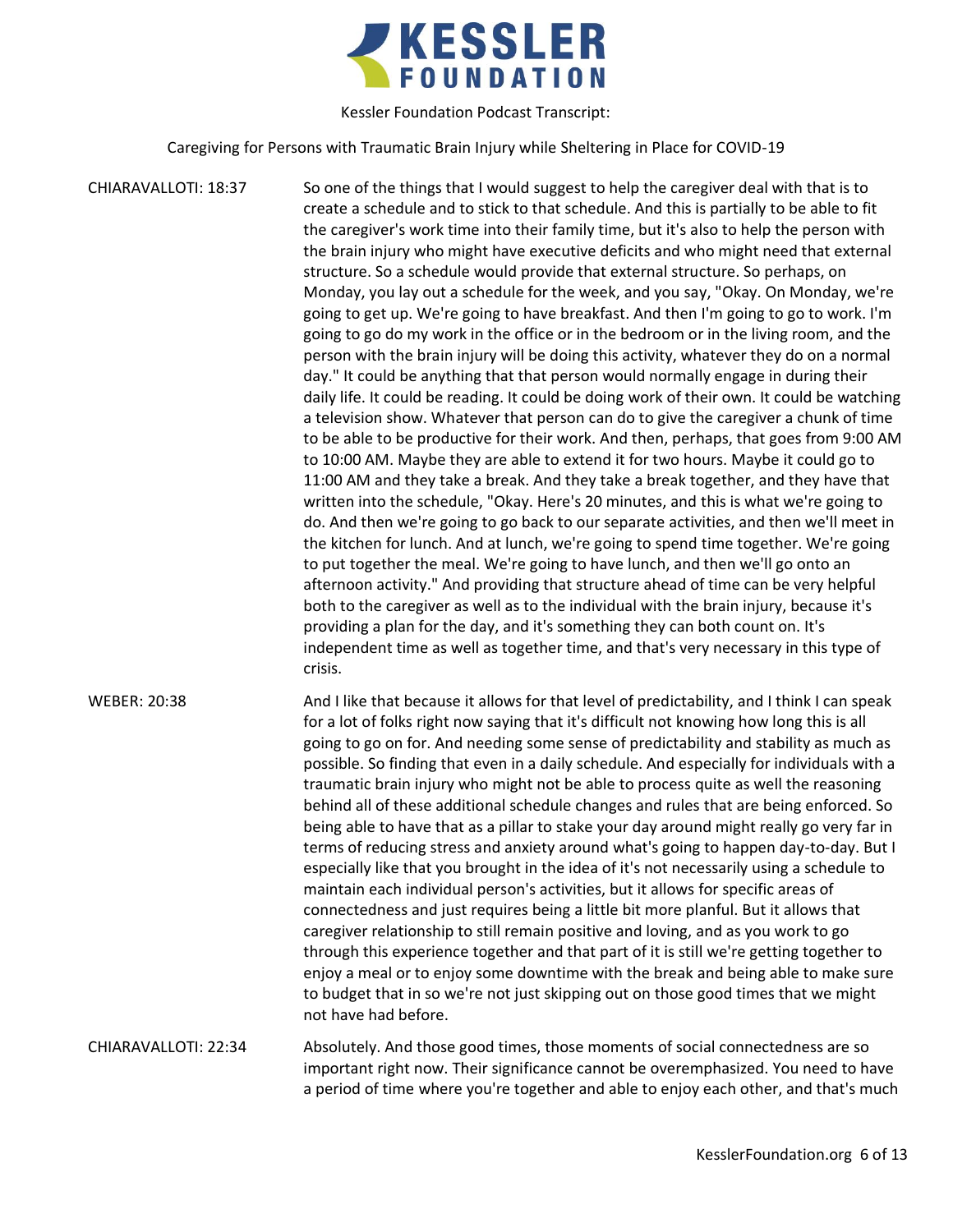

Caregiving for Persons with Traumatic Brain Injury while Sheltering in Place for COVID-19

more likely to happen if you have a period of time where you're alone and you're able to accomplish what you need to accomplish in your daily life.

WEBER: 23:00 Absolutely. And Dr. Krch, what do you think about being able to connect with other caregivers? Is that something that you'd probably recommend getting written into that sort of daily schedule as well?

KRCH: 23:15 Certainly. Many people who have many caregivers who have participated in these inperson meetings have developed relationships with other caregivers in the community. And even in our own research, we've witnessed at the end of periods of time where groups of caregivers are convened for a support group. There has been this natural excitement about finding others with whom you connect, finding others who get you, who understand you, and it's been a spontaneous act where those caregivers have shared each other's contact information or remained in contact with each other long after that support group. So in the case where you're already connected with a community of other caregivers who maybe understand to a deep degree what the additional challenge of being a caregiver while social distancing, while being in the home during the Coronavirus is like for that family. It is absolutely a great way to reach out to that network that you have accessible to you and to seek support from those individuals, because undoubtedly, they are facing similar struggles as you might be.

WEBER: 24:39 Absolutely. And one of the huge benefits I've found of support groups is that it's the place where someone who understands what you're going through can say, "Yes. We've been through that. That happened to us last year. Here's what we tried. Give it a shot." And it's coming from someone who has actually lived it, but they can be able to share whatever tips and tricks. And of course, every person with traumatic brain injury is different and every family dynamic is different, but this is the time to get creative and try to figure out what might work. And I could think of a number of situations right now that may be more challenging than usual. So for example, people with traumatic brain injury often have health appointments that they have to be able to attend on a regular basis, be it things like physical therapy or OT. But even just checking in with their physiatrist or a psychiatry, psychologist. So what would you recommend for being able to maintain that level of health? Is that something that probably has changed as well?

KRCH: 25:52 The research are changing dramatically, even from week to week. And we're seeing that in a clinical neuropsychology community and we're seeing that in the medical community where many MDs and PhDs are moving to these online platforms to be able to serve their community of patients in the best way that they can during this pandemic. And we're seeing the shift to a lot of telerehab in instances when someone is at high risk or someone isn't comfortable going out in the community. Many doctor's offices are offering the opportunity for telerehab. So we could call head of time and ask the doctor's office of they offer those sorts of services. I also know that there are a lot of resources for mental health providers out there that are available online, individuals who provide therapy such as social workers and psychologists. They maybe previously would meet with you in person, and now there are digital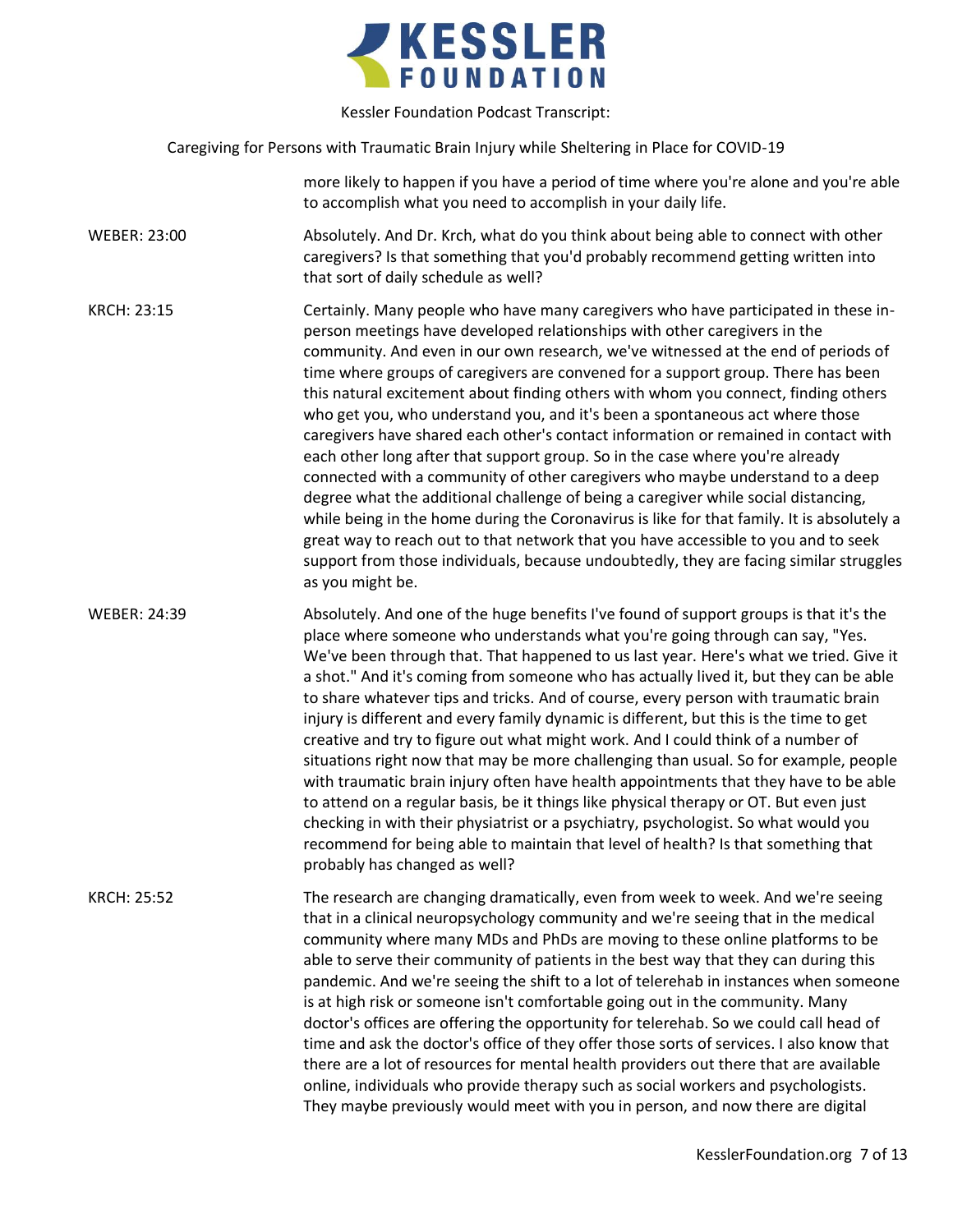

Caregiving for Persons with Traumatic Brain Injury while Sheltering in Place for COVID-19

media platforms that are enabling these therapists to conduct therapy sessions using web conferencing tools.

KRCH: 27:05 There are also some online websites that connect individuals who maybe never saw a mental health provider before, but due to the pandemic and the increased stressors that we're all facing, are starting to experience anxiety where they didn't before and maybe depression where they didn't before. And there are a lot of resources for people on the web to reach out, and you can be connected with a licensed psychologist and you can receive resources that way. So I really feel like week-toweek, they're just popping up online, do a Google search, find out what kinds of needs you have, and the opportunity to receive all kinds of medical and mental healthcare online or remotely is available now more than it has been before in the past.

WEBER: 28:01 That's definitely a strong point that I think needs to be made, that mental health is definitely something that is likely to suffer right now as people are increasingly concerned about the Coronavirus and how it's impacting day-to-day life, how it might be impacting the economy. And so being able to reach out for those resources and know that they're there. They probably look a little different than they used to before. But I know at least here in New Jersey, there is a mental health hotline. I believe it's njmentalhealthcares.org. And we can post that information, and that's kind of broad-based and open. But a lot of the organizations related to traumatic brain injury and including other disability populations are also offering more pointed services as well. So you could be potentially connected with someone who is understanding the population and the challenges, but also in this current time and what may be going on. So it sounds like maintaining one's mental health right now is really-- well, maybe a challenge, but is definitely a very important task. Dr. Krch, what do you recommend for kind of day-to-day maintenance of mental health and being able to come out of this thing kind of more emotionally strong?

KRCH: 29:40 Well, there are a few things that one can do in the day-to-day. The first thing I think of is the constant barrage of news media coverage about Coronavirus, and much of it is negative. And a lot of it is important to consume to understand what's going on, what are the latest developments, what is the CDC recommending. And that's important to view that, but I think it's important to keep in mind the amount of time we allow ourselves to be exposed to that information. I recently was watching a webinar put out by Montefiore Hospital on anxiety and Covid-19, and they made a really nice recommendation to think about consuming media coverage like a meal. At mealtime, you sit down, you enjoy some food, and then when you're finished, you kind of clean up and you move on with the other activities of your day. If you think about consuming media coverage in that manner, you sit down, you purposefully look at the media, you go to the websites that you want to see, you look at the stats, the numbers, and then you close that down. Whether you're getting that from the web, whether you're getting in from a Facebook feed, it's still important to limit that.

KRCH: 30:57 And in the time in between as we talked about earlier, making sure that we're having these moments of positive engagement with your loved one, but also filling the time in between with comedy or jokes or maybe going to some of those websites that talk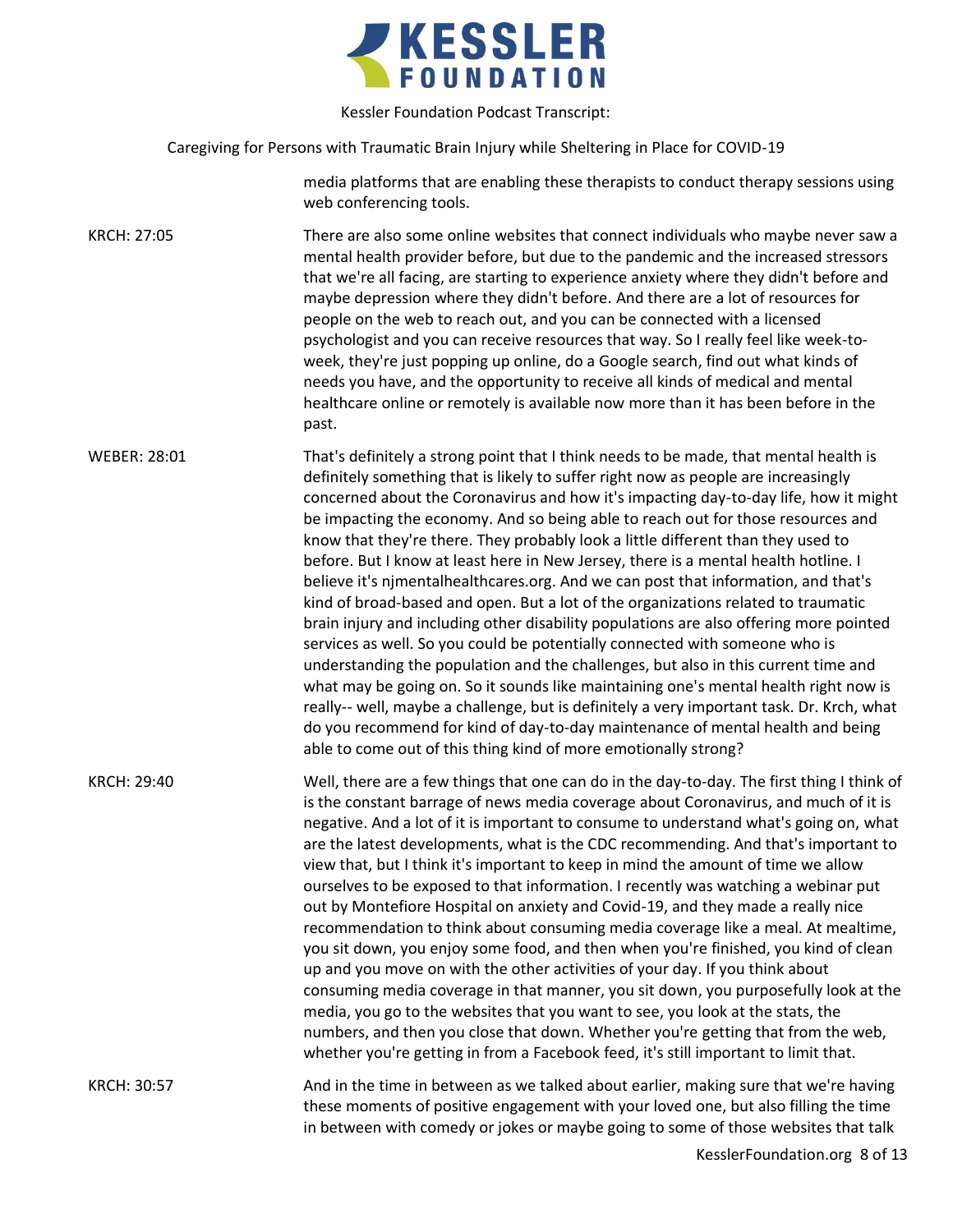

Caregiving for Persons with Traumatic Brain Injury while Sheltering in Place for COVID-19

|                      | about positive news. There is a number of those websites out there. Most of the<br>major networks actually have a tab on their page where they only post positive news<br>stories. So one can look to those to see all of the good that's happening, the silver<br>lining that's happening throughout all of this. There's so many heroes that are making<br>sure people are staying healthy, the people delivering food to us, our healthcare<br>workers that are working in the hospitals. But there's also tremendous stories of<br>donation. And so really exposing yourself to that, it's still exposing yourself to media,<br>but it's really seeing the flip side of it. So that's really one, the news coverage.                                                                                                                                                                                                                                                                                                                                                                                                                                           |
|----------------------|--------------------------------------------------------------------------------------------------------------------------------------------------------------------------------------------------------------------------------------------------------------------------------------------------------------------------------------------------------------------------------------------------------------------------------------------------------------------------------------------------------------------------------------------------------------------------------------------------------------------------------------------------------------------------------------------------------------------------------------------------------------------------------------------------------------------------------------------------------------------------------------------------------------------------------------------------------------------------------------------------------------------------------------------------------------------------------------------------------------------------------------------------------------------|
| <b>KRCH: 32:02</b>   | The second thing I would think of is trying to do as many self-care activities as you<br>can. So that may mean stretching first thing before you get up and start your day,<br>taking a hot bath at night before bed to relax yourself, stepping out into the sun.<br>Maybe if you have that planned schedule with your loved one and you have a timed<br>break of 20 minutes, you go outside and just let the sunlight shine on you for a little<br>while or play with your cat or your dog. Those are all really great ways to connect with<br>each other and to disconnect from the technology and disconnect from the stress of<br>the pandemic and really remember and remind ourselves what it's like to be alive and<br>what it's like to enjoy life.                                                                                                                                                                                                                                                                                                                                                                                                       |
| WEBER: 32:49         | It sounds like you're definitely highlighting the limit the negative and enhance the<br>positive. Just to at least make sure we have some semblance of balance in this time<br>where it's really easy to get really over-weighted by all that's negative right now.                                                                                                                                                                                                                                                                                                                                                                                                                                                                                                                                                                                                                                                                                                                                                                                                                                                                                                |
| <b>KRCH: 33:08</b>   | Yes.                                                                                                                                                                                                                                                                                                                                                                                                                                                                                                                                                                                                                                                                                                                                                                                                                                                                                                                                                                                                                                                                                                                                                               |
| <b>WEBER: 33:10</b>  | So protecting one's emotional health is definitely important, but I can imagine that<br>the cognitive health difficulties that people see after TBI time-to-time is also going to<br>create these sorts of challenges that might need new solutions. So Dr. Chiaravalloti,<br>how do you think that people could overcome those cognitive impairments<br>specifically related to all these new things we're being asked to do to prevent<br>infection by the Coronavirus in the house?                                                                                                                                                                                                                                                                                                                                                                                                                                                                                                                                                                                                                                                                             |
| CHIARAVALLOTI: 33:40 | Specifically related to cognition, we talked about one scenario earlier where the<br>caregiver can set up a schedule to help facilitate the day and the efficient running of<br>the day. But in regard to cognition, there are a lot of other issues that may come up<br>particularly in regard to Coronavirus. And I'm going to use two-- I'm going to share<br>two specific examples. So one is this emphasis on washing our hands. We have to<br>wash our hands a lot, and a lot more than we normally do. So that's a new experience<br>for many of us to think about washing your hands as soon as you come in the door<br>and before you touch this and after you touch this, and whenever you think of it, go<br>ahead and wash your hands. That's a very different way of thinking about washing our<br>hands than what we're typically used to. So for someone who has a brain injury and<br>they have difficulty adapting to new situations which results from executive<br>dysfunction or may have difficulty remembering new information because of their<br>memory problems, this is something they're going to have difficulty remembering to<br>do. |
| CHIARAVALLOTI: 34:49 | So one thing that may be helpful is to post signs, and sometimes it's words,<br>sometimes it could be for someone it may be an image that you cut out of a                                                                                                                                                                                                                                                                                                                                                                                                                                                                                                                                                                                                                                                                                                                                                                                                                                                                                                                                                                                                         |
|                      |                                                                                                                                                                                                                                                                                                                                                                                                                                                                                                                                                                                                                                                                                                                                                                                                                                                                                                                                                                                                                                                                                                                                                                    |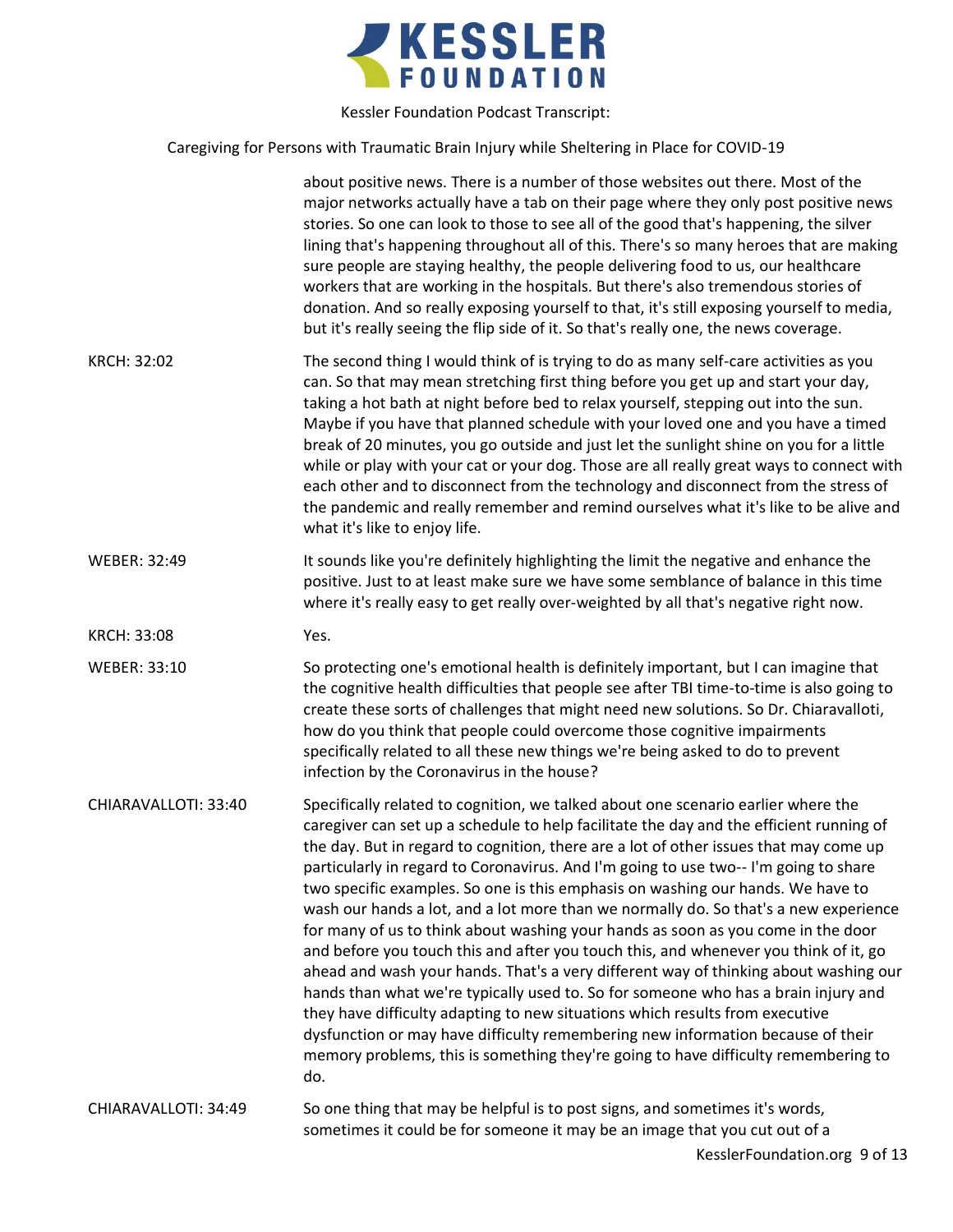

Caregiving for Persons with Traumatic Brain Injury while Sheltering in Place for COVID-19

newspaper or you print from the internet of someone washing their hands. So when you walk through the door, what's the first thing you see? Maybe it's another door in front of you. Maybe it's a step. Maybe it's a basket. So you hang a sign that has a picture of someone washing their hands, and that prompts the individual, "Okay. I have to go wash my hands. This is the first thing I have to do." Or when you're in the kitchen and where would you normally be setting up your meal? Where you're going to be doing that, post a sign that has someone washing their hands, and that will remind them that, "Okay. I better wash my hands now." And doing that in various- putting a sign like that in various places around the house is going to be helpful, because they're not not washing their hands intentionally. They're simply not thinking of it. So all you're doing is prompting them to engage in this activity.

WEBER: 35:50 And I could see that even if someone with a brain injury would understand and remember on, let's say, Monday, that information may not necessarily stick throughout the rest of the week. So I can imagine it can get quite frustrating for someone to have to continue reminding their loved one of this very important thing over and over again. So I like the idea of kind of outsourcing the reminding to a sign or some other sort of propensatory strategy. This way so that it's doing that job of reminding the person, but it's also preserving the caregiver/brain-injured person relationship as much as possible and keeping it more positive rather than having one person feel like they're constantly nagging the other or that another person feels like they're constantly doing something wrong.

CHIARAVALLOTI: 36:47 Right. No one ever wants to feel like a nag. And even if the person isn't paying attention to the sign, the caregiver can simply point to the sign as they walk by. You don't have to say anything. Simply engage their attention toward that sign, and they'll go ahead and do it. So another common situation, and this happens in my house all the time, is Amazon delivers a package and there's this box sitting on the front stoop. Your initial inclination, no matter who you are, is to go grab that package and bring it in the house. But we've been taught that that package could be carrying the virus, so that is not the best action to engage in. So what you really want to think about is perhaps telling the individual who has the brain injury, "You know what? Don't take anything in. One person in the household is going to be in charge of that." And that's actually the way we've set it up in my house. There's one person that is in charge of taking everything in from the front stoop, and that person brings it over to a specific place, cleans it off, takes out the contents, cleans off the contents, and gets rid of the box itself, all either while wearing gloves or between hand washings. So it's done in a very clean environment, and everything related to that package is then disposed of, and we know that the virus did not get in the house.

CHIARAVALLOTI: 38:10 And that's an activity that I would suggest. I would suggest that the caregiver says, "I'm going to be in charge of bringing things into the house. So if you see it there, don't go and get it." And that's a very difficult thing for someone to do, particularly, someone who has executive functioning deficits. Because what you're asking them to do is inhibit a natural response. That natural response is to go out and grab that package, but you're asking them to inhibit that response. And that is going to be difficult, and it may take some time in order to get them to really be able to do that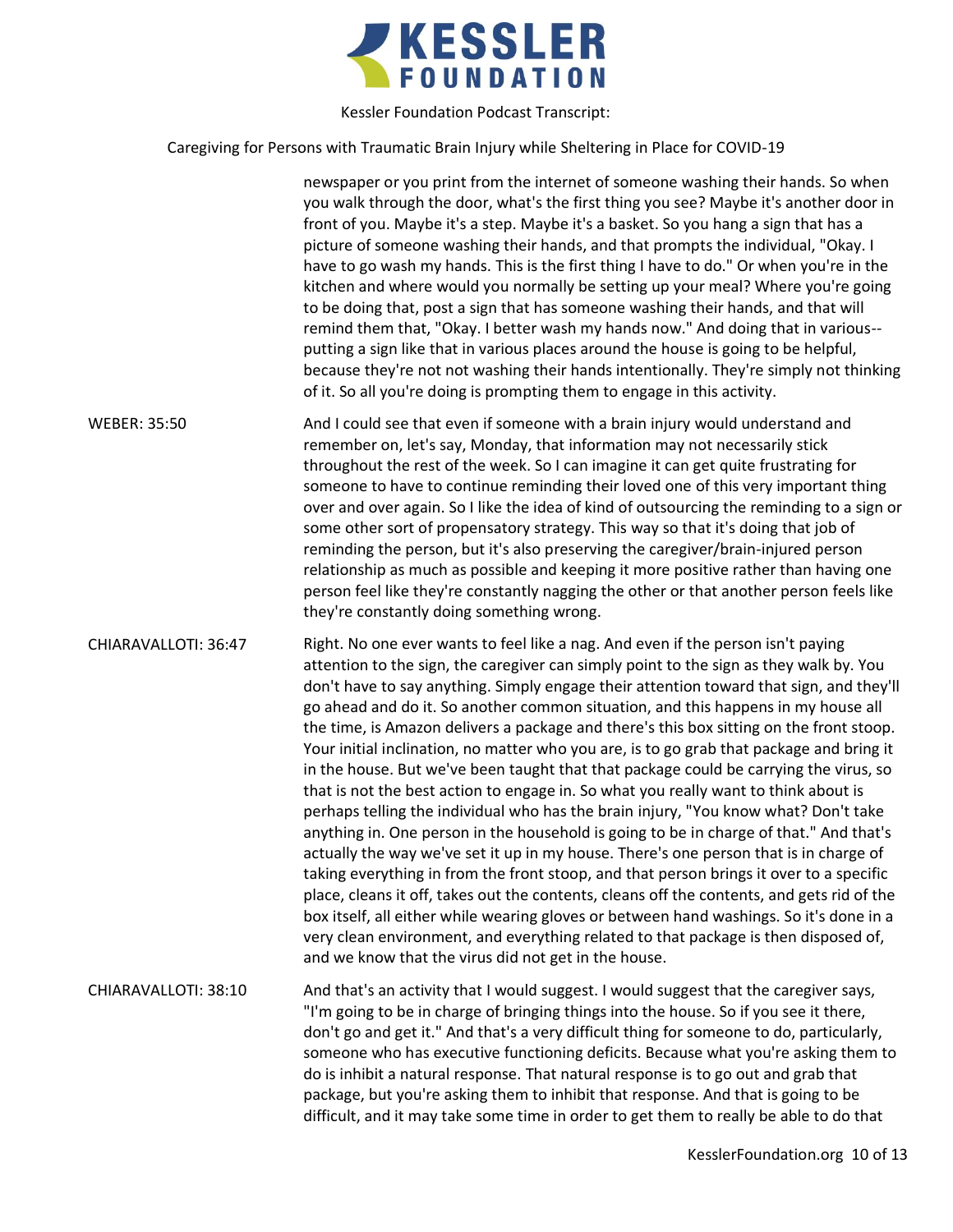

Caregiving for Persons with Traumatic Brain Injury while Sheltering in Place for COVID-19

consistently, just walk by that package. It may even take hanging another sign, "Don't take anything inside." So that the person remembers, "Okay. I'm not supposed to take that in." So they stop and think. Because inhibition is about making someone stop and think. Don't engage in your automatic behavior. Stop and think. So even if you put a stop sign on the door, that might trigger them to think twice before they go and grab that package. So that's another thing that might help with dealing with these cognitive deficits in this current environment.

WEBER: 39:17 Right. And especially if, let's say, the household had been previously divided in terms of tasks that allowed everyone to feel like they were equally contributing. So let's say it was the brain injury survivor's usual job to go in and get the mail or get a package from the steps or check on something, bringing the garbage back and forth from the driveway. Those tasks may, at the moment, be not quite as safe because of this special circumstance. So it may actually, from what you're saying, sound like that we might need to consider rearranging household tasks based on what is going to be safer from the viral perspective versus a little bit more exposed for someone who can cognitively manage all of the tasks needed to make sure that the household is safe. So in order to still allow the person with a brain injury to feel functional and that they're supporting the household, they may just need to be reassigned to different tasks and then put in those barriers that you've mentioned in place in order to give them that reminder of, "This is something that's different now, and we can't act the way we used to in terms of our usual tasks."

KRCH: 40:41 And while Dr. Chiaravalloti was talking about some really great examples for prevention, the stats suggest that many of us might, unfortunately, be faced with getting the virus ourselves. So one of the things that would be really helpful for caregivers who probably have already been down the road of having unexpected situations happen, they probably already have a network of go-to people, people they can contact in the situation where an emergency crops up. But they might want to think about what are alternative resources that might be available to them. They might want to think about a contingency plan. So in the event that you as a caregiver or your loved one with traumatic brain injury get the virus, what sort of scenario would you be facing with? Similar to the way a family who has small children might plan what happens in the event of a fire. Where are the fire escapes? How do we exit the house? Where do we meet? A caregiver might want a plan for that contingency. What happens in the event of the Coronavirus hitting our home? How would we deal with it? Would we be able to utilize one bedroom as the quarantine room? How will we get food into the house? How will we make sure that the prescriptions are still being picked up and delivered to us?

KRCH: 42:12 And although we hope that we don't have to face that eventuality, planning ahead and thinking about what those steps might be will potentially take a lot of the stress out of how to go about doing those things should the moment actually arrive. Because you've given it some thought, you've figured out what the steps you need to take are, you maybe already had a list of names and numbers of people you can reach out to to help make sure that meals get to the house, prescriptions get to the house,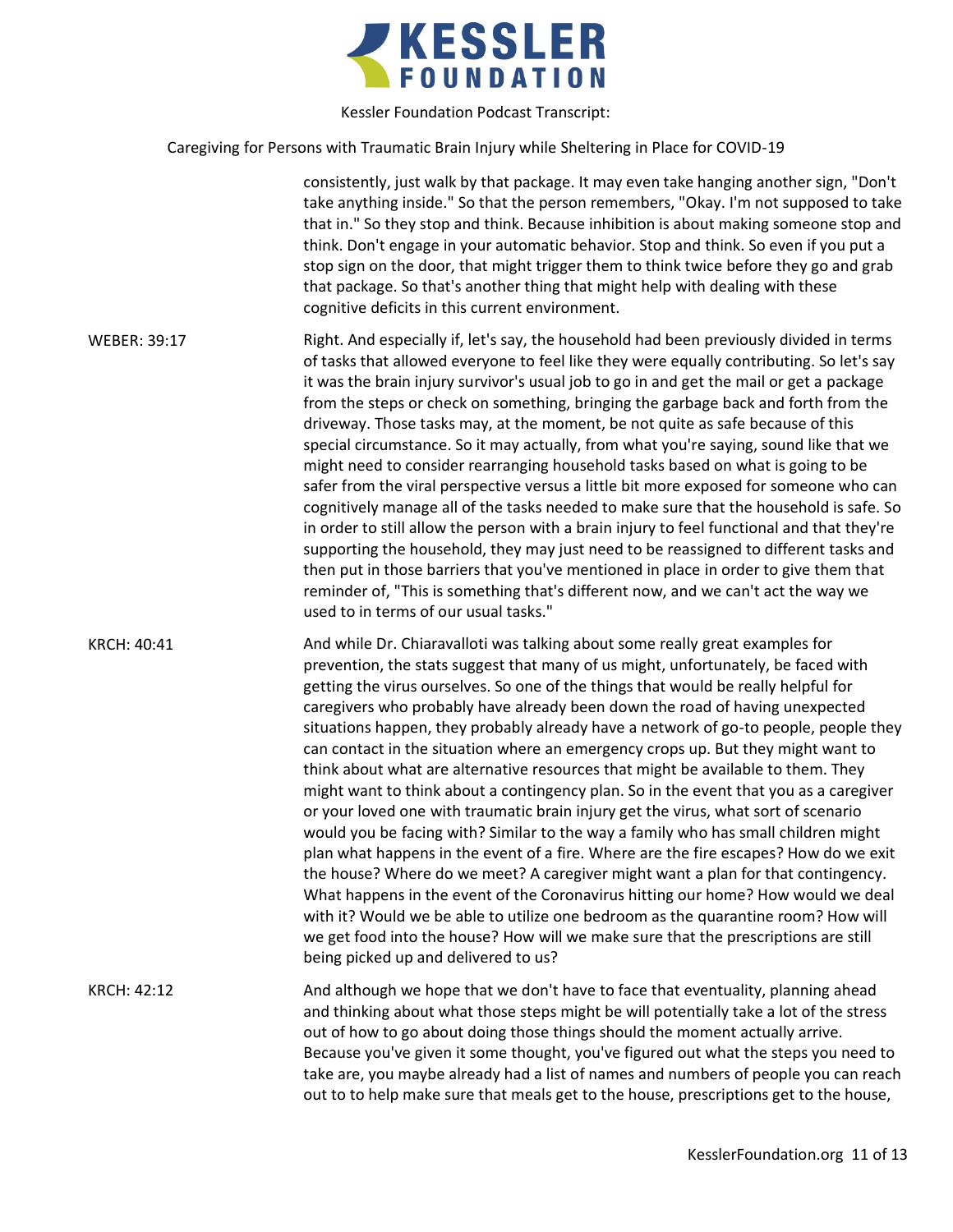

Caregiving for Persons with Traumatic Brain Injury while Sheltering in Place for COVID-19

and then you can better manage dealing with the virus when it does come to your home.

WEBER: 42:49 I think that's a very important point, and one that, of course, we don't like to think about what might happen in those sorts of dire situations. But it's definitely good to plan ahead. Not to say that anyone is at their usual comes levels of stress right now. Everyone's stress is probably a bit heightened, but it's probably significantly less stressful to go through that scenario right now rather than waiting until perhaps something starts to develop and having to start to think about it in that moment. So I like that idea of being as prepared as possible. And going back to what you had been saying earlier, there are some scenarios where people who are caregivers of loved ones with TBI, that they may be better adept at having to manage these different challenges that we're facing now with Coronavirus, because they've had to plan in advance for a lot of things that many other people just take for granted. So this is definitely a skill set that caregivers can rely upon that they often are the ones charged with having to think five steps ahead to figure out how to get to the grocery store and them, to their loved one or how to complete other sorts of daily activities. So this is something that they're probably especially skilled at and can be very useful for. So in this case, probably an ounce of prevention is worth a pound of cure. And in terms of managing the stress, if and when the Coronavirus does hit in a given household. So I think that's a really important point to make.

KRCH: 44:39 That's an excellent point, Dr. Weber. As I've seen in the research that I've conducted over the years with caregivers, they are an extremely resilient group of individuals, and the Coronavirus that we're faced with right now is a challenge for all of us. But the resilience that the caregivers exhibit, I have no doubt that they'll pull upon those resources to help us in the current pandemic and get through it.

WEBER: 45:07 Well, I want to take a minute to thank Doctors Krch and Chiaravalloti for your expertise, and I know that they'd join me in saying that we really are amazed by the day-to-day that people who are caregivers of those with TBIs have what they exhibit. And we really support you with this endeavor. We'll be posting some program note that have some of the resources that we mentioned in the podcast, so feel free to follow those. And additionally, to give a quick shout-out to Dr. Krch. She's currently operating a research study for caregivers of people with TBI that is entirely virtual, so it's as Coronavirus-friendly as possible. So for more information on that, you can find how to see if you're eligible on the kesslerfoundation.org website. And check out our playlist on SoundCloud. We'll be doing some more of this series as we face these unprecedented times. But thank you very much for listening, and stay well. [music]

ANNOUNCER: 46:14 Tuned into our podcast lately? Join our listeners in 90 countries who enjoy learning about the work of Kessler Foundation. In new episodes, our experts weigh in on the impact of Covid-19 on people living with disabilities. And they talk about how research that changes lives continues at Kessler Foundation. Check back soon to listen to more Covid-19 podcasts on our playlist. The link is in the program notes. Listen on iTunes, Sound Cloud, Spotify, or wherever you get your podcasts. This podcast was recorded on Wednesday, April 8th, 2020 remotely and was edited and produced by Joan Banks-Smith, creative producer for Kessler Foundation.